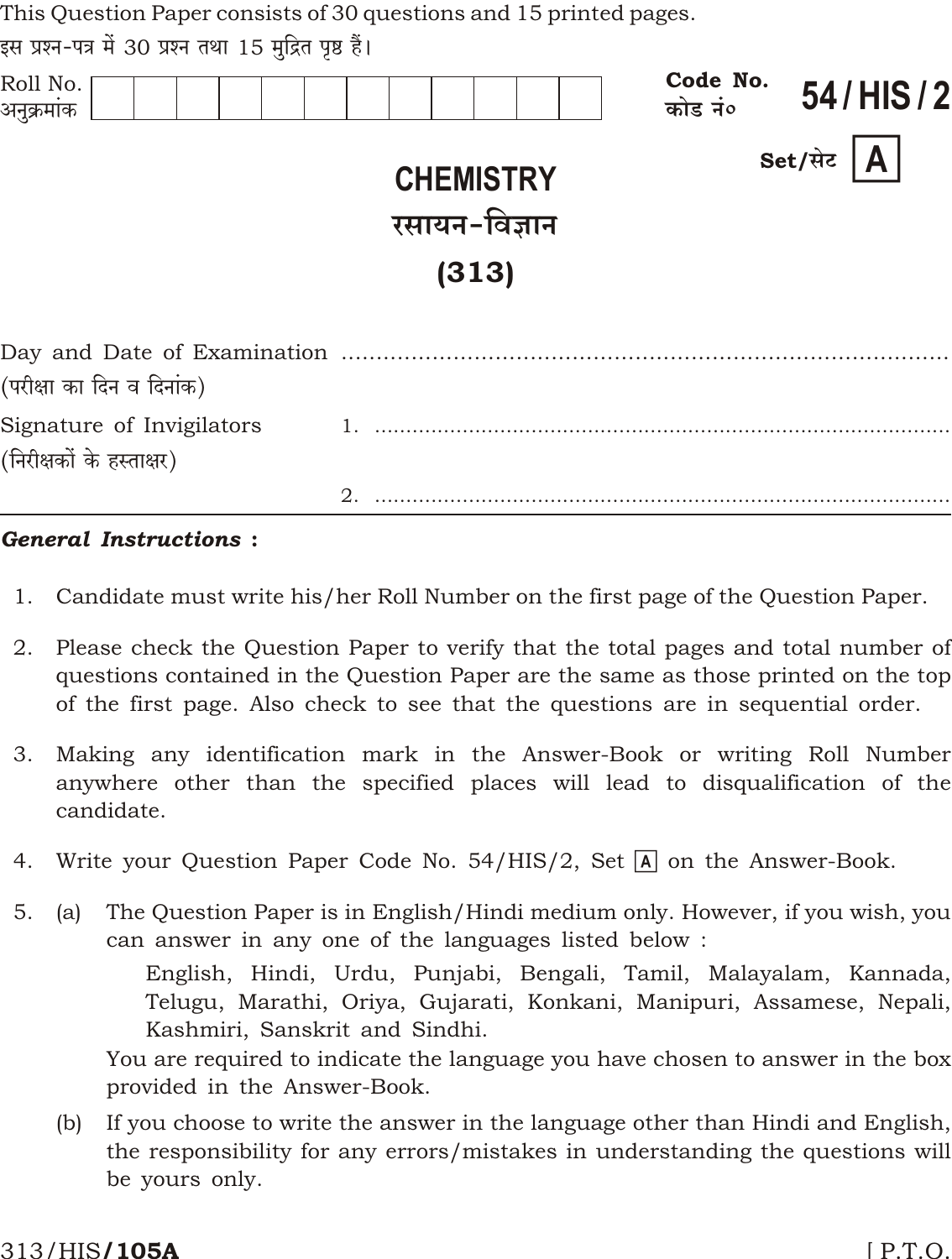### सामान्य अनुदेश :

- 1. परीक्षार्थी प्रश्न-पत्र के पहले पृष्ठ पर अपना अनुक्रमांक अवश्य लिखें।
- कृपया प्रश्न-पत्र को जाँच लें कि प्रश्न-पत्र के कुल पृष्ठों तथा प्रश्नों की उतनी ही संख्या है जितनी प्रथम पृष्ठ के सबसे 2. ऊपर छपी है। इस बात की जाँच भी कर लें कि प्रश्न क्रमिक रूप में हैं।
- उत्तर-पुस्तिका में पहचान-चिह्न बनाने अथवा निर्दिष्ट स्थानों के अतिरिक्त कहीं भी अनुक्रमांक लिखने पर परीक्षार्थी को 3. अयोग्य ठहराया जायेगा।
- अपनी उत्तर-पुस्तिका पर प्रश्न-पत्र का कोड नं० 54/HIS/2, सेट [A] लिखें।  $4.$
- (क) प्रश्न-पत्र केवल हिन्दी/अंग्रेजी में है। फिर भी, यदि आप चाहें तो नीचे दी गई किसी एक भाषा में उत्तर दे 5. सकते हैं :

अंग्रेजी, हिन्दी, उर्दू, पंजाबी, बंगला, तमिल, मलयालम, कन्नड़, तेलुगू, मराठी, उड़िया, गुजराती, कोंकणी, मणिपुरी, असमिया, नेपाली, कश्मीरी, संस्कृत और सिन्धी।

कृपया उत्तर-पुस्तिका में दिए गए बॉक्स में लिखें कि आप किस भाषा में उत्तर लिख रहे हैं।

(ख) यदि आप हिन्दी एवं अंग्रेजी के अतिरिक्त किसी अन्य भाषा में उत्तर लिखते हैं, तो प्रश्नों को समझने में होने वाली त्रुटियों/गलतियों की जिम्मेदारी केवल आपकी होगी।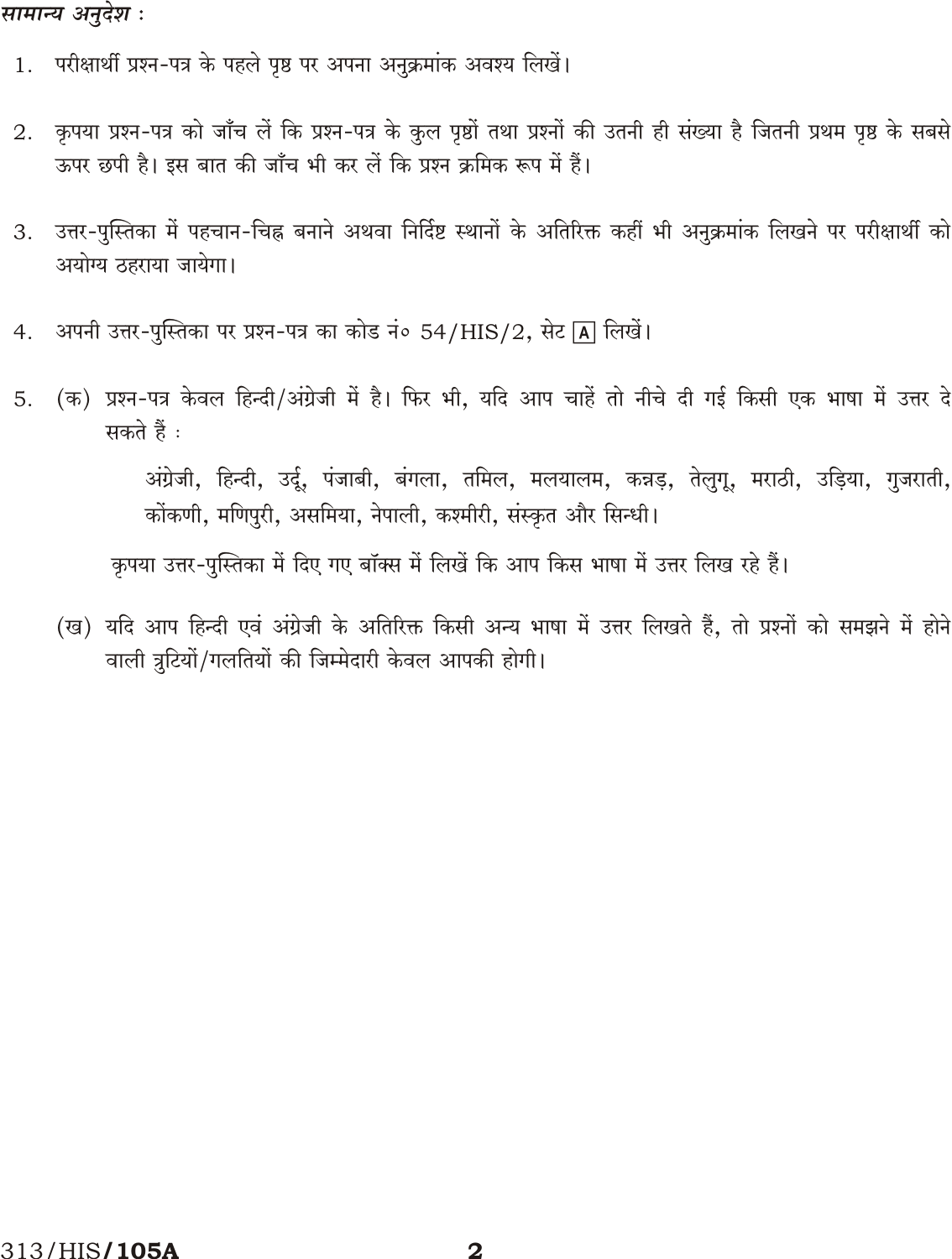# **CHEMISTRY** रसायन-विज्ञान

## $(313)$

Time: 3 Hours | समय : 3 घण्टे ]

[ Maximum Marks: 80 | पूर्णांक : 80

- Note:  $(i)$ All questions are compulsory.
	- $(iii)$ Marks allotted are indicated against each question.
	- Each question from Question Nos.  $1$  to  $10$  has four alternatives (A), (B), (C)  $(iii)$ and (D), out of which one is most appropriate. Choose the correct answer among the four alternatives and write it in your Answer-Book against the number of the question. No extra time is allotted for attempting multiple-choice questions.
	- $(iv)$ Use log tables, if necessary.
- निर्देश : मभी पश्नों के उत्तर दें।  $(i)$ 
	- प्रत्येक प्रश्न के सामने उसके अंक लिखे गए हैं।  $(ii)$
	- प्रश्न संख्या 1 से 10 तक के प्रत्येक प्रश्न में चार विकल्प (A), (B), (C) तथा (D) हैं, जिनमें से एक  $(iii)$ सबसे उपयुक्त है। चारों विकल्पों में से सही उत्तर चुनें तथा अपनी उत्तर-पुस्तिका में प्रश्न संख्या के सामने उत्तर लिखें। बह-विकल्पी प्रश्नों के लिए अतिरिक्त समय नहीं दिया जाएगा।
	- यदि आवश्यक हो, तो लॉग टेबल का प्रयोग करें।  $(iv)$
	- 1. The van der Waals equation reduces itself to the ideal gas equation at
		- $(A)$ high pressure and low temperature
		- $(B)$ high pressure and high temperature
		- $(C)$ low pressure and low temperature
		- $(D)$ low pressure and high temperature
		- वान्डर वाल्स समीकरण किन परिस्थितियों में आदर्श गैस समीकरण का स्वरूप ले लेती है?
		- उच्च दाब और निम्न ताप पर  $(A)$
		- उच्च दाब और उच्च ताप पर  $(B)$
		- निम्न दाब और निम्न ताप पर  $(C)$
		- निम्न दाब और उच्च ताप पर  $(D)$

 $\mathbf{1}$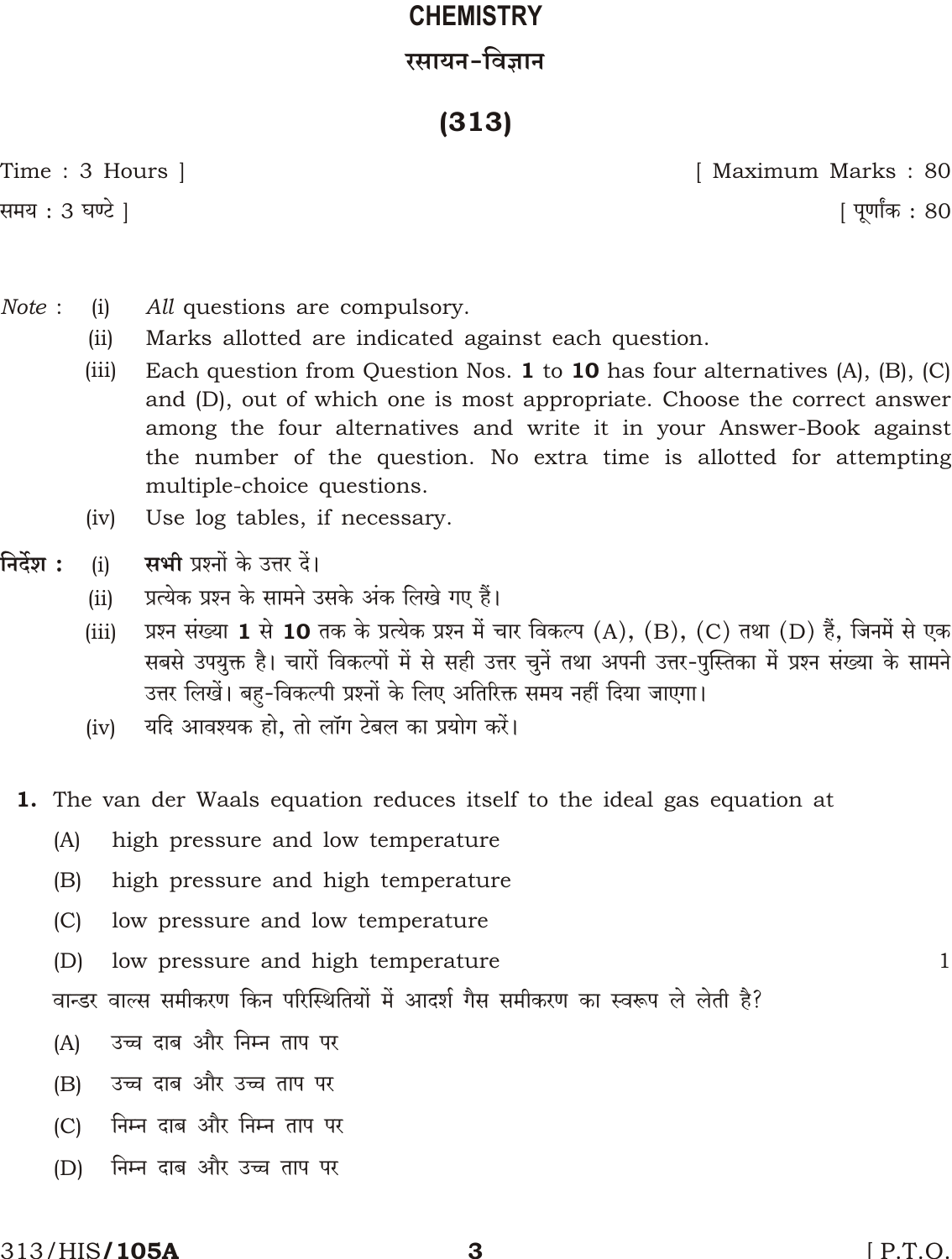- **2.** Which of the following is an example of associated colloid? 1
	- (A) Starch + Water
	- (B) Soap + Water
	- (C) Rubber + Benzene
	- (D)  $\text{As}_2\text{S}_3$  + Water

त्तिम्नलिखित में से कौन-सा संघटित कोलॉइड का एक उदाहरण है?

- $(A)$  स्टार्च + पानी
- $(B)$  साबुन + पानी
- (C) रबर + बेन्जीन
- (D)  $\text{As}_2\text{S}_3$  + पानी
- 3. The strongest conjugate base is
	- $(A)$  NO<sub>3</sub>
	- (B) Cl
	- $(C)$   $CH_3COO$
	- $(D)$  $SO_4^2$

प्रबलतम संयुग्मी क्षार है

- $(A)$  NO<sub>3</sub>
- (B) Cl
- $(C)$   $CH_3COO$
- (D)  $SO_4^2$
- 4. An acidic buffer solution can be prepared from a mixture of
	- (A) sodium acetate and acetic acid
	- (B) sodium acetate and hydrochloric acid
	- (C) ammonium acetate and hydrochloric acid
	- (D) ammonia and ammonium chloride 1

1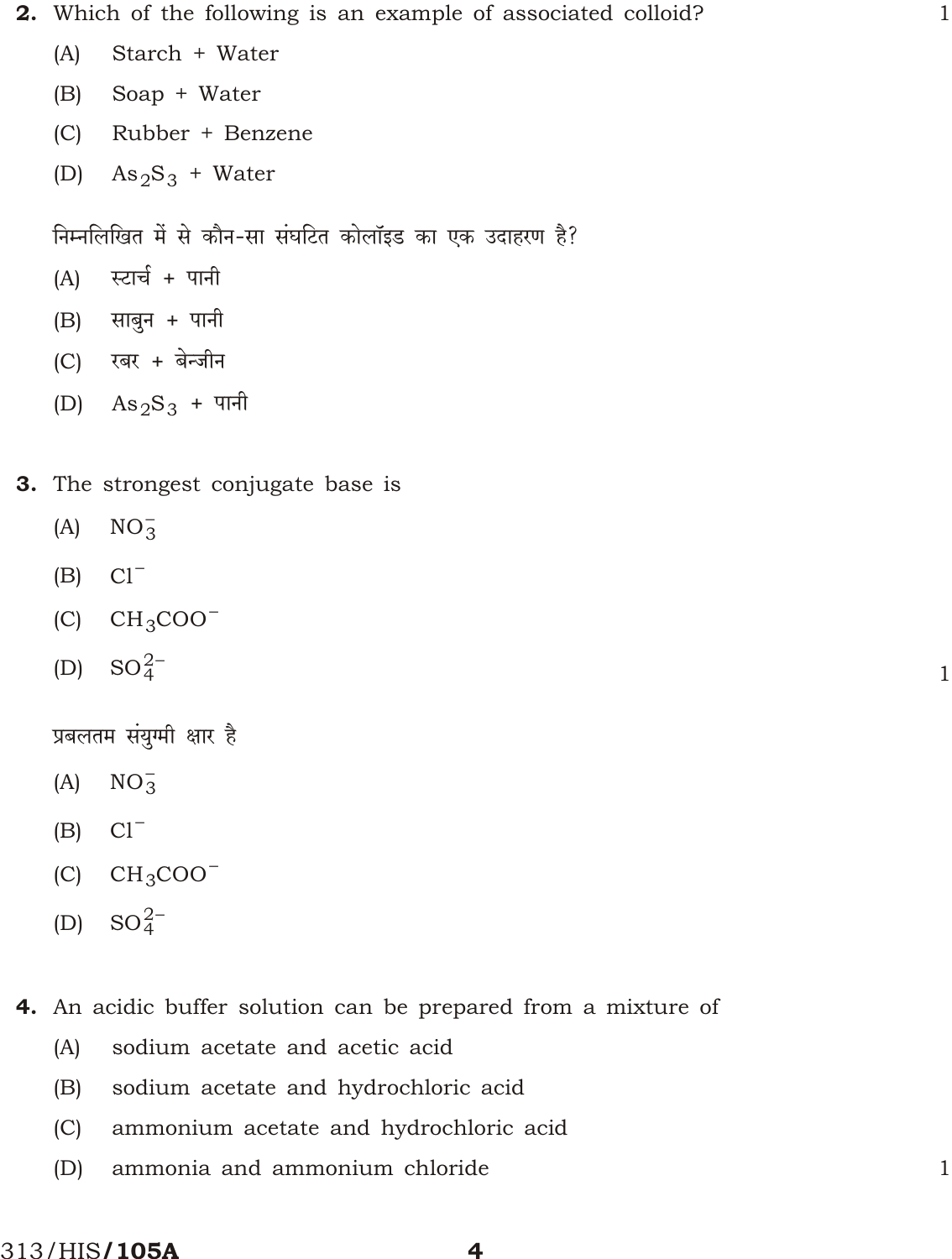निम्नलिखित में से किस मिश्रण से अम्लीय बफर विलयन बनाया जा सकता है?

- सोडियम ऐसीटेट और ऐसीटिक अम्ल  $(A)$
- सोडियम ऐसीटेट और हाइडोक्लोरिक अम्ल  $(B)$
- अमोनियम ऐसीटेट और हाइड़ोक्लोरिक अम्ल  $(C)$
- अमोनिया और अमोनियम क्लोराइड  $(D)$
- **5.** In the reaction

 $C_{12}H_{22}O_{11}$  conc.  $H_2SO_4$  $12C$  $11H_2O$ (Black)

sulphuric acid exhibits

- dehydrating property  $(A)$
- strong acidic property  $(B)$
- $(C)$ oxidizing property
- $(D)$ reducing property

अभिक्रिया

 $C_{12}H_{22}O_{11}$ <sup>सांद्र H<sub>2</sub>SO<sub>4</sub></sup>  $12C$  $11H<sub>2</sub>O$ (काला)

- में सल्फ्यूरिक अम्ल प्रदर्शित करता है
- निर्जलीकरण गुणधर्म  $(A)$
- प्रबल अम्लीय गुणधर्म  $(B)$
- ऑक्सीकारक गुणधर्म  $(C)$
- अपचायक गुणधर्म  $(D)$
- **6.** The numbers of lone pairs of electrons on Xe atom in  $XeF_2$ ,  $XeF_4$  and  $XeF_6$ molecules respectively are
	- $(A)$  $1, 2, 3$
	- $(B)$  3, 2, 1
	- $(C)$  2, 3, 1
	- $1, 3, 2$  $(D)$

 $\mathbf{1}$ 

 $\mathbf{1}$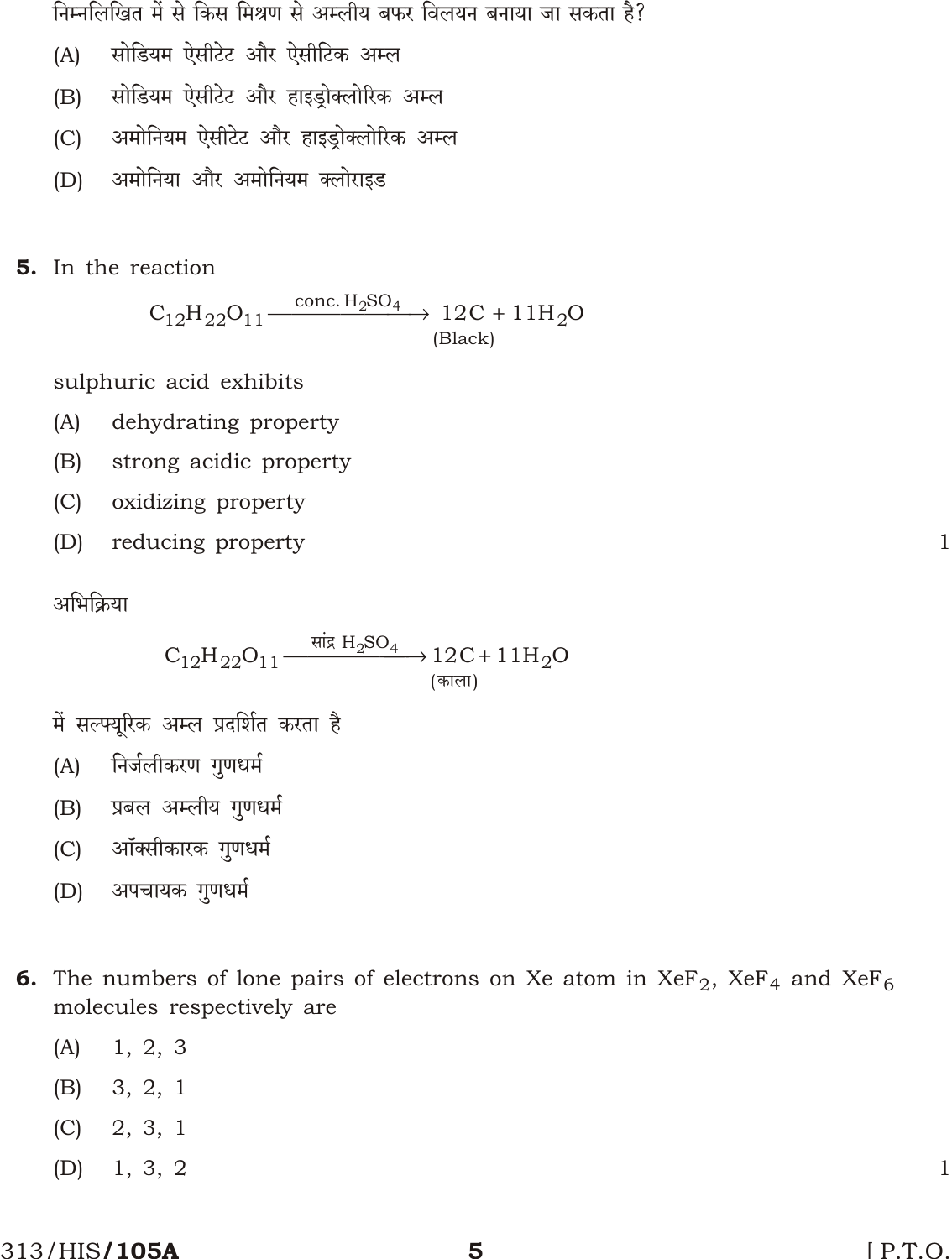$XeF_2$ ,  $XeF_4$  और  $XeF_6$  अणुओं में  $Xe$  परमाणु पर एकक इलेक्ट्रॉन युग्म की संख्याएँ हैं, क्रमशः

- $1, 2, 3$  $(A)$
- $(B)$  3, 2, 1
- $(C)$  2, 3, 1
- $1, 3, 2$  $(D)$

7. Benzene reacts with acetyl chloride in presence of anhydrous  $AICI<sub>3</sub>$  to give

- $C_6H_5COCH_3$  $(A)$
- (B)  $C_6H_5CH_3$
- $(C)$   $C_6H_5Cl$
- (D)  $C_6H_5COOCH_3$

निर्जल AlCl<sub>3</sub> की उपस्थिति में बेन्जीन, ऐसीटाइल क्लोराइड के साथ अभिक्रिया करके बनाता है

 $\mathbf{1}$ 

 $\mathbf{1}$ 

- $(A)$  $C_6H_5COCH_3$
- $C_6H_5CH_3$  $(B)$
- (C)  $C_6H_5Cl$
- (D)  $C_6H_5COOCH_3$
- **8.** Consider the following carbocations:

The correct sequence of these carbocations in the increasing order of their stability is

- IV, III, II, I  $(A)$
- IV, II, III, I  $(B)$
- I, II, III, IV  $(C)$
- $(D)$ I, III, II, IV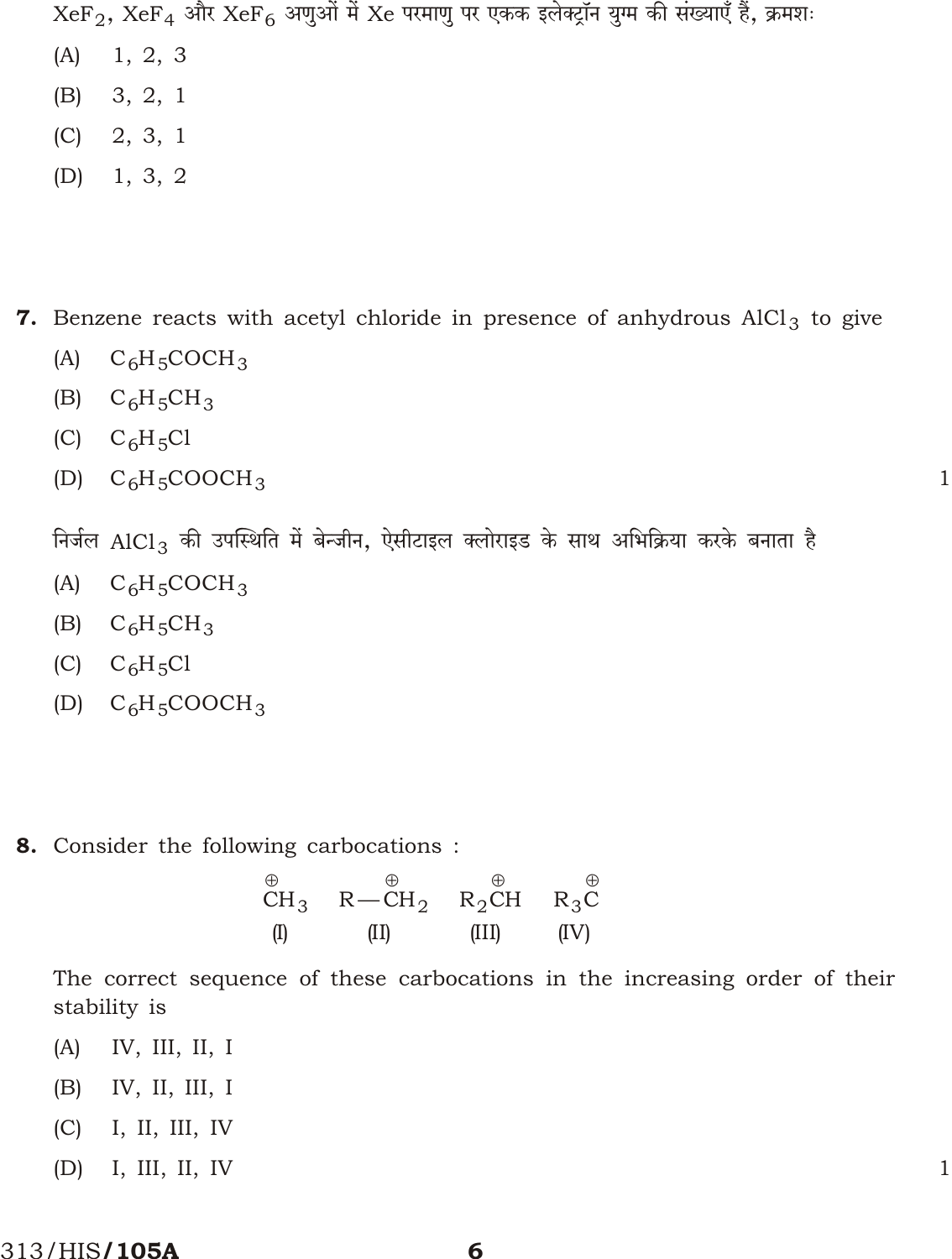निम्नलिखित कार्बोधनायनों पर विचार कीजिए :

 $R_2CH$  $CH_3$   $R-CH_2$  $R_3C$  $(1)$  $(II)$  $(III)$  $(IV)$ इन कार्बोधनायनों के स्थायित्व के बढते क्रम का सही अनुक्रम है  $(A)$ IV, III, II, I  $(B)$ IV, II, III, I I, II, III, IV  $(C)$  $(D)$ I, III, II, IV

**9.** Which of the following statements is *not* correct for soaps?

- They form micelles.  $(A)$
- $(B)$ They emulsify grease.
- $(C)$ They lower surface tension.
- $(D)$ They can work in hard water.

निम्नलिखित में से कौन-सा कथन साबुन के लिए सही नहीं है?

- ये मिसेल बनाते हैं।  $(A)$
- ये ग्रीज़ का पायसीकरण करते हैं।  $(B)$
- ये पृष्ठ तनाव कम करते हैं।  $(C)$
- ये कठोर जल में कार्य कर सकते हैं।  $(D)$
- **10.** Detergents are known to pollute rivers and water bodies. However, detergents can be made biodegradable and pollution-free by taking
	- cyclic hydrocarbon chain  $(A)$
	- unbranched hydrocarbon chain  $(B)$
	- shorter hydrocarbon chain  $(C)$
	- $(D)$ more branched hydrocarbon chain

 $\mathbf{1}$ 

 $\mathbf{1}$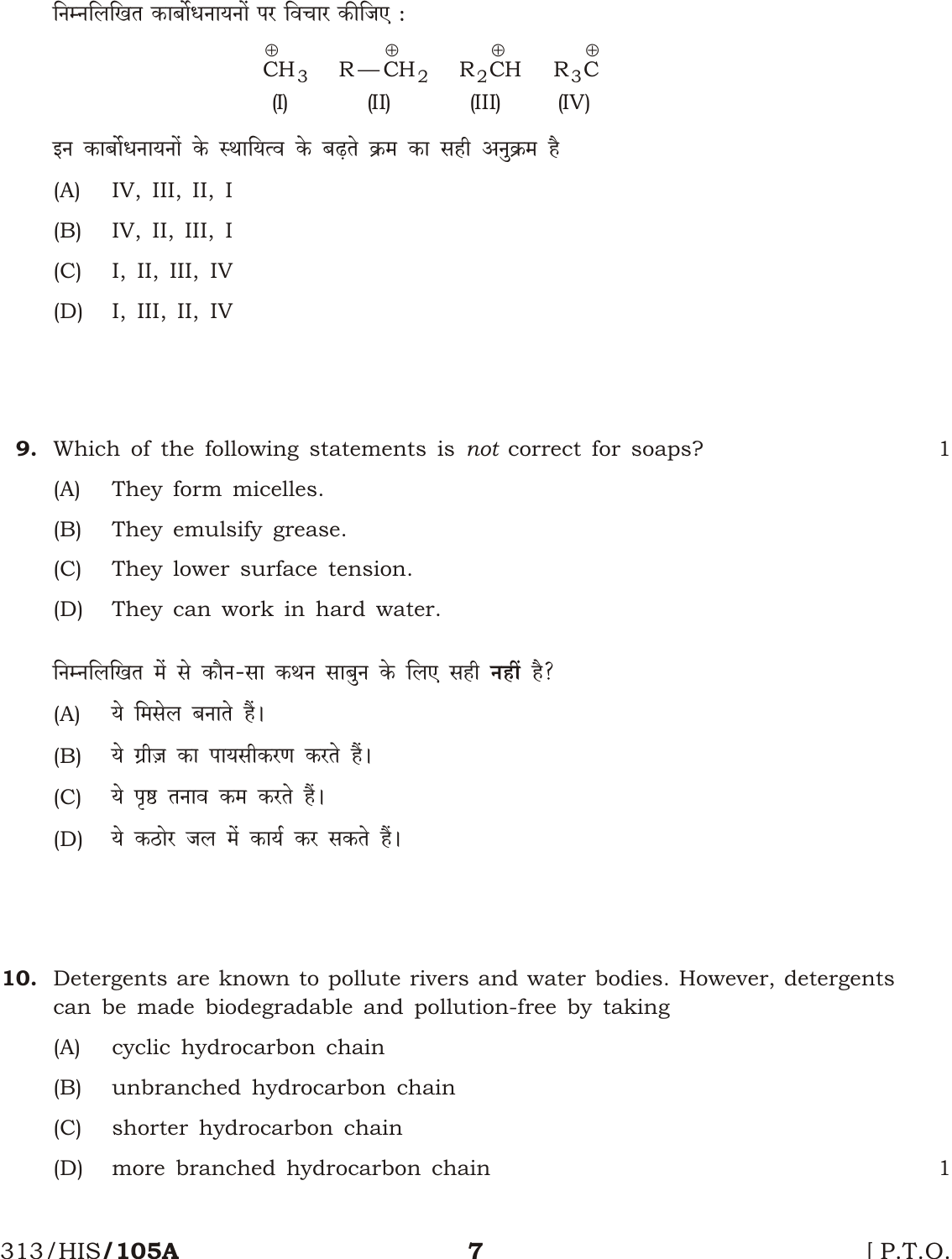अपमार्जक नदियों और जल-निकायों को प्रदूषित कर देते हैं। हालाँकि, अपमार्जकों को जैव निम्नीकृत और प्रदुषण-रहित बनाया जा सकता है. यदि ली जाए

- चक्रीय हाइड़ोकार्बन शृंखला  $(A)$
- अशाखित हाइडोकार्बन शृंखला  $(B)$
- (C) छोटी हाइडोकार्बन शृंखला
- अधिक शाखित हाइड्रोकार्बन शृंखला  $(D)$

11. Name the series of lines observed in the emission spectrum of hydrogen in which the minimum value of  $n_2$  is 2. Calculate the wavelength of the third line of this series.  $\begin{bmatrix} R_{\rm H} \end{bmatrix}$  109677 cm  $\begin{bmatrix} 1 \end{bmatrix}$ 

हाइड़ोजन के उत्सर्जन स्पेक्ट्रम की उन लाइनों की श्रेणी का नाम बताइए, जिसमें  $n_{\rm{2}}$  का न्यूनतम मान  $2$ है। इस श्रेणी की तीसरी लाइन का तरंगदैर्घ्य परिकलित कीजिए।  $\rm [R_{H}-109677\, cm^{-1}]$ 

 $\overline{2}$ 

 $\overline{2}$ 

 $\overline{2}$ 

12. Give the significance of principal, azimuthal, magnetic and magnetic spin quantum numbers.

मुख्य, दिगंशी (एज़ीमूथल), चुंबकीय और चुंबकीय स्पिन क्वांटम संख्याओं की सार्थकता बताइए।

**13.** What are cohesive and adhesive forces? How do these govern the wetting and non-wetting properties of liquids?

कोहीसिव और एडहीसिव बल क्या हैं? ये किस प्रकार द्रवों के आर्द्रन और अनार्द्रन गुणधर्मों को निर्देशित करते हैं?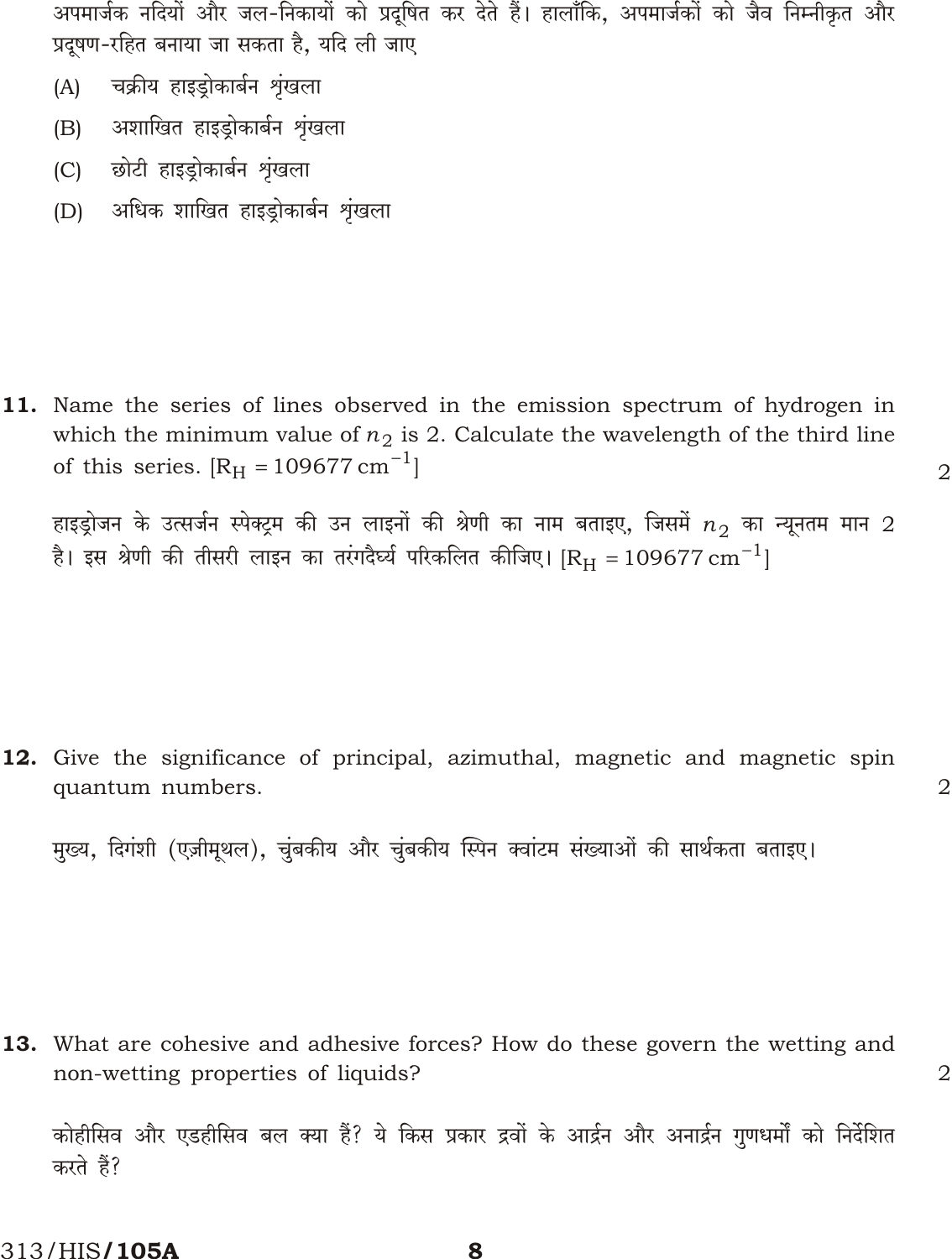**14.** Define  $(a)$  extensive property and  $(b)$  intensive property of a system. Give one example of each.

किसी निकाय के (क) मात्राश्रित गुणधर्म और (ख) मात्रा स्वतंत्र गुणधर्म को परिभाषित कीजिए। प्रत्येक का एक-एक उदाहरण दीजिए।

- **15.** Give reasons for the following:
	- (a) Li resembles  $Mg^2$ .
	- Alkali metals show characteristic colours in the flame.  $(b)$

निम्नलिखित के कारण दीजिए:

(क) Li की  $\text{Mg}^2$  से समानता होती है।

(ख) क्षार धातुएँ ज्वाला में अभिलाक्षणिक रंग दिखाते हैं।

**16.** How does the covalent character of halides of an element change with oxidation state of the element? Explain giving one example.

तत्त्व की ऑक्सीकरण अवस्था के साथ उसके हैलाइडों की सहसंयोजक प्रवृत्ति कैसे परिवर्तित होती है? **एक** उदाहरण देते हए व्याख्या कीजिए।

17. Name the two oxo-acids of chlorine in which the oxidation states of chlorine are +1 and +3. Write their formulae and structures.

क्लोरीन के दो ऑक्सो-अम्लों के नाम बताइए, जिनमें क्लोरीन की ऑक्सीकरण अवस्थाएँ +1 और +3 हैं। उनके सत्र और संरचना लिखिए।

9

 $\overline{2}$ 

 $\overline{2}$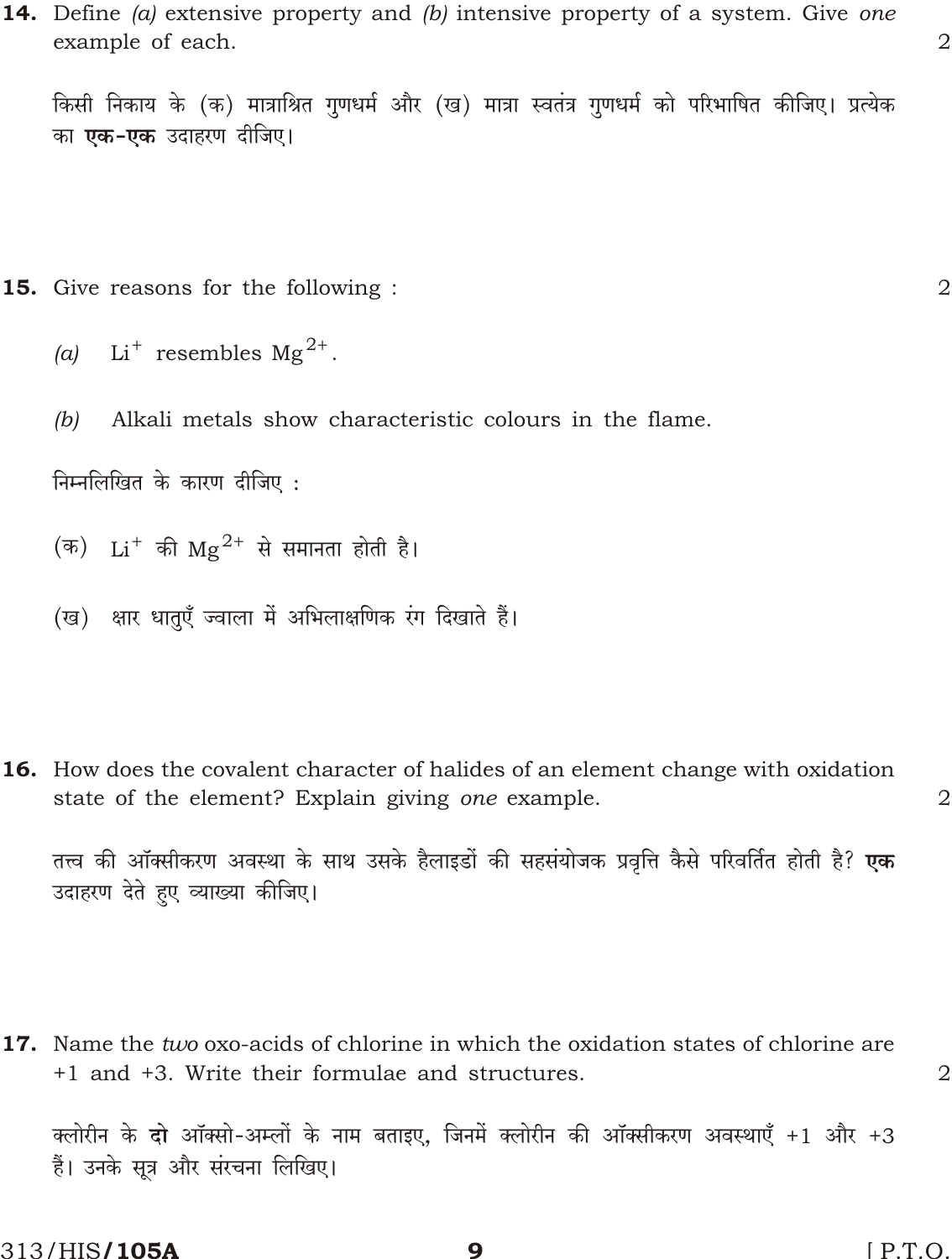- **18.** Exemplify the following reactions:
	- $(a)$ Sandmeyer reaction
	- $(b)$ Reimer-Tiemann reaction

निम्नलिखित अभिक्रियाओं को उदाहरण सहित प्रस्तुत कीजिए:

- (क) सैन्डमायर अभिक्रिया
- (ख) राइमर-टीमन अभिक्रिया
- **19.** What type of polymerization forms the polymers whose molecular mass is not an integral multiple of that of its monomer units? Give one example of such polymers and state its monomer units.

किस प्रकार के बहलीकरण द्वारा ऐसे बहलक बनते हैं, जिनका आण्विक द्रव्यमान एकलक इकाइयों के आण्विक द्रव्यमान का पूर्ण गुणांक नहीं होता? ऐसे बहलकों का **एक** उदाहरण दीजिए और इनके एकलकों को बताइए।

**20.** Combustion of amyl alcohol  $(C_5H_{11}OH)$  occurs according to the following reaction:

$$
2C_5H_{11}OH(l)
$$
 15 $O_2(g)$  10 $CO_2(g)$  12 $H_2O(l)$ 

- How many water molecules are produced from each mole of amyl alcohol  $(a)$ burnt?
- How much volume (in litre) of  $CO_2$  at STP (0 °C, 1 bar pressure) is  $(b)$ produced from each gram of amyl alcohol burnt?

[Atomic mass : H 1.0 u, C = 12.0 u, O = 16.0 u;  $N_A$  6.022×10<sup>23</sup> mol<sup>1</sup>]

ऐमिल ऐल्कोहॉल (C 5H 11OH) का दहन निम्न अभिक्रिया के अनुसार होता है:

 $2C_5H_{11}OH(1)$   $15O_2(g)$   $10CO_2(g)$   $12H_2O(1)$ 

- (क) ऐमिल ऐल्कोहॉल के प्रत्येक मोल के जलने पर जल के कितने अण उत्पन्न होते हैं?
- (ख) ऐमिल ऐल्कोहॉल के प्रत्येक ग्राम के जलने से STP (0 °C, 1 bar दाब) पर CO<sub>2</sub> का कितना आयतन (लीटर में) उत्पन्न होगा?

[परमाणु द्रव्यमान : H 1.0 u, C = 12.0 u, O = 16.0 u;  $N_A$  6.022×10<sup>23</sup> mol<sup>1</sup>

313/HIS**/105A** 

 $\overline{2}$ 

 $\overline{4}$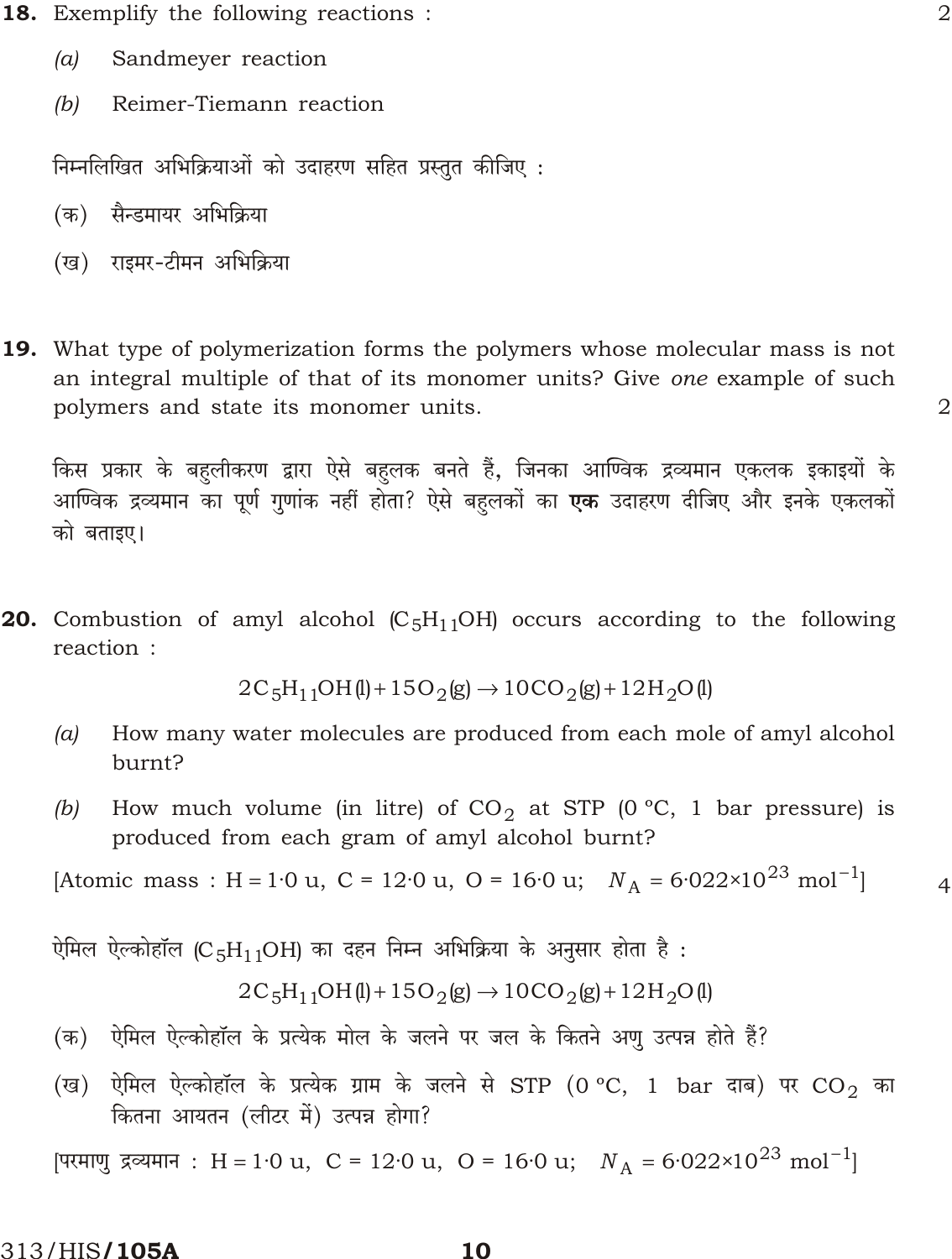- 21. *(a)* Why is the freezing point of a solution always less than that of the pure solvent?
	- (b) Calculate the mass of NaCl (molar mass =  $58.5$  g mol<sup>1</sup>) to be dissolved in 40·0 g of water to lower the freezing point by 2 ºC, assuming that NaCl undergoes complete dissociation.  $[K_{\mathrm{f}}$  for water = 1·86 K kg mol  $^{-1}$ ] 4
	- (क) विलयन का हिमांक, शुद्ध विलायक के हिमांक से सदैव कम क्यों होता है?
	- $(\overline{\texttt{u}})$  40 $\cdot$ 0 g जल में NaCl (मोलर द्रव्यमान = 58 $\cdot$ 5 g mol  $^1)$  की कितनी मात्रा विलीन की जाए fके हिमांक 2 °C घट जाए, यह मानते हुए कि NaCl पूर्ण रूप से वियोजित होता है? [जल के लिए  $K_{\rm f}$  = 1·86 K kg mol<sup>1</sup>]
- 22. *(a)* What is the relation between *H* and *U* of a process? What is the value of *H U* in the following processes?
	- *(i)*  $2 SO_2(g) O_2(g) 2 SO_3(g)$
	- $(ii)$  H<sub>2</sub>O(l) H<sub>2</sub>O(g)
	- $(iii)$  H<sub>2</sub>(g) I<sub>2</sub>(g) 2 HI(g)
	- *(b)* Calculate the enthalpy change for the following reaction :

 $H_2(g)$  Br<sub>2</sub>(g) 2 HBr (g)

[Given : Bond enthalpies of H—H, Br—Br and H—Br are 435 kJ mol  $^1$ ,  $192 \text{ kJ} \text{ mol}^{-1}$  and  $364 \text{ kJ} \text{ mol}^{-1}$  respectively] 4

- $H \left( \Phi \right)$  किसी प्रक्रम के  $H$  और  $U$  के बीच क्या संबंध है? निम्नलिखित प्रक्रमों में  $H$   $U$  का मान क्या है?
	- *(i)*  $2 SO_2(g) O_2(g) 2 SO_3(g)$
	- $(ii)$  H<sub>2</sub>O(l) H<sub>2</sub>O(g)
	- *(iii)*  $H_2(g)$   $I_2(g)$  2 HI(g)
- (ख) निम्नलिखित अभिक्रिया के लिए एन्थैल्पी परिवर्तन परिकलित कीजिए :

 $H_2(g)$  Br<sub>2</sub>(g) 2 HBr (g)

[दिया है : H—H, Br—Br और H—Br की आबंध एन्थैल्पी क्रमशः 435 kJ mol  $^1,$  $192 \text{ kJ} \text{ mol}^{-1}$  और 364 kJ mol $^{-1} \frac{3}{5}$ ]

 $313/H$ IS/105A 11 [ P.T.O.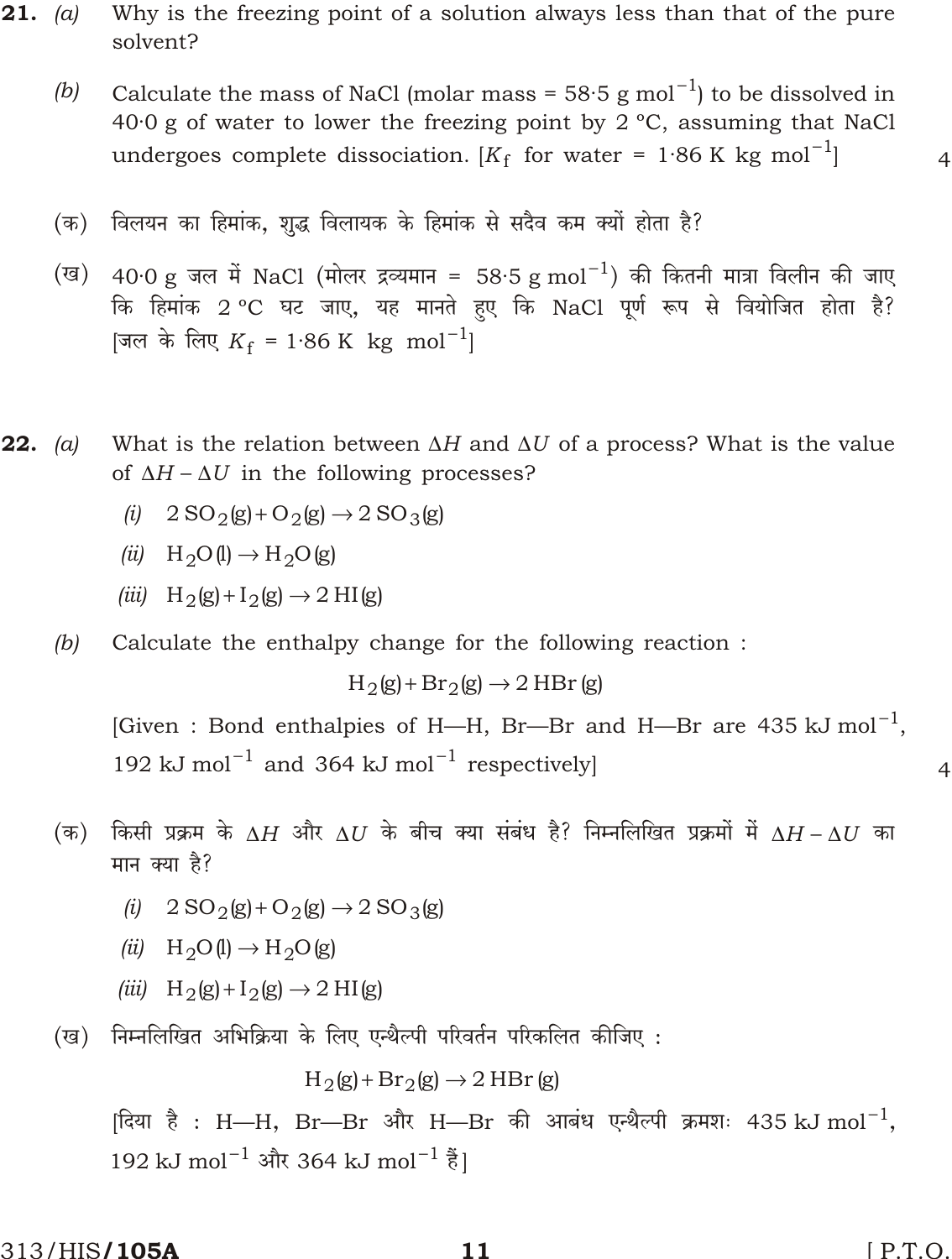- **23.** (a) What is a zero-order reaction?
	- $(b)$ A first-order reaction takes 30 minutes for 50% completion. Calculate the time required for 90% completion.

 $\overline{4}$ 

 $\overline{4}$ 

 $\overline{4}$ 

- (क) शुन्य-कोटि अभिक्रिया क्या है?
- एक प्रथम-कोटि अभिक्रिया 50% पूर्ण होने के लिए 30 मिनट लेती है। इस अभिक्रिया का (ख) 90% पूर्ण होने में लगने वाले समय का परिकलन कीजिए।

- **24.** (a) Define ligands. Write one example each of monodentate, bidentate and polydentate ligands.
	- Write the IUPAC name of  $[Co(NH_3)_5Br]SO_4$  and write the formula of its  $(b)$ ionization isomer.
	- (क) संलग्नियों को परिभाषित कीजिए। एकदंती, द्विदंती और बहदंती संलग्नियों का **एक-एक** उदाहरण दीजिए।
	- (ख) [Co(NH<sub>3</sub>)5Br SO<sub>4</sub> का आइ० यू० पी० ए० सी० नाम और इसके आयनन समावयव का सूत्र लिखिए।

25. Write a reaction in which phenols exhibit acidic nature. Explain why phenols are more acidic than alcohols. Out of 2-nitrophenol and 4-nitrophenol, which is steam volatile and why?

एक अभिक्रिया लिखिए, जिसमें फीनॉल अम्लीय अभिलक्षण दर्शाता हो। व्याख्या कीजिए कि फीनॉल क्यों ऐल्कोहॉलों से अधिक अम्लीय है। 2-नाइटोफीनॉल और 4-नाइटोफीनॉल में से कौन-सा भाप वाष्पशील है और क्यों?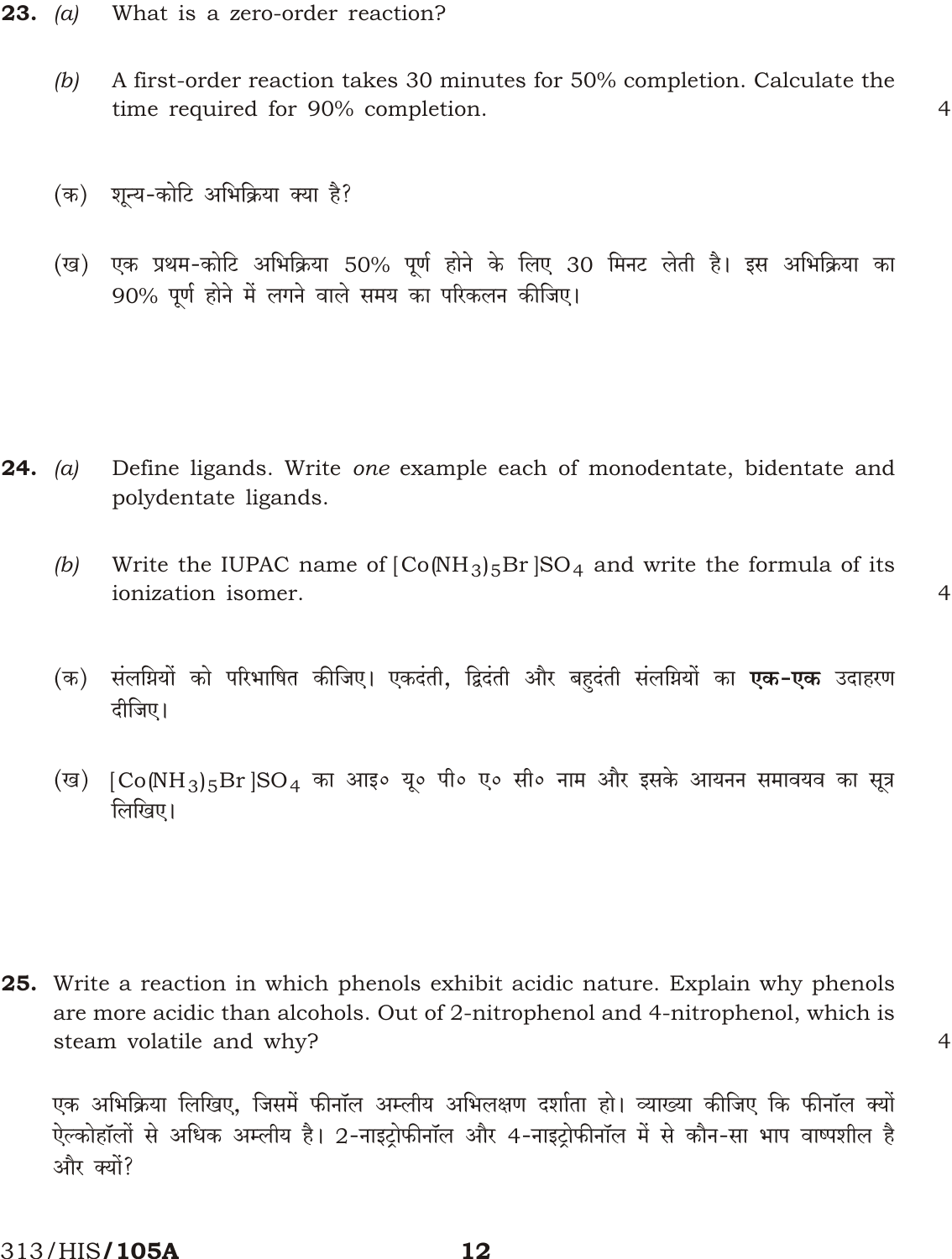26. (a) Write the IUPAC name of the following compound :



- $(b)$ Write the structures of the main products when aniline reacts with the following reagents :
	- $(i)$ Bromine water
	- (ii)  $H_2SO_4$  at 455-475 K
	- $(iii)$  CH<sub>3</sub>COCl
- (क) निम्नलिखित यौगिक का आइ० यू० पी० ए० सी० नाम लिखिए :



- जब एनिलीन निम्नलिखित अभिकारकों के साथ अभिक्रिया करता है, तो प्राप्त मुख्य उत्पादों की (ख) संरचना लिखिए :
	- $(i)$  ब्रोमीन जल
	- (ii) 455-475 K पर  $H_2SO_4$
	- (iii)  $CH_3COCl$
- 27. State the postulates of valence shell electron pair repulsion (VSEPR) theory. What is the order of repulsive forces between different types of electron pairs? What is the expected geometry of molecules of  $AX_3$ ,  $AX_4$  and  $AX_5$  types? Give one example of each.

संयोजकता कोश इलेक्ट्रॉन युग्म प्रतिकर्षण (वी० एस० ई० पी० आर०) सिद्धांत की अभिधारणाएँ बताइए। विभिन्न प्रकार के इलेक्ट्रॉन युग्मों के बीच प्रतिकर्षण बलों का क्रम क्या है?  $AX_3$ ,  $AX_4$  और  $AX_5$ प्रकार के अणओं की संभावित ज्यामिति क्या है? प्रत्येक का **एक-एक** उदाहरण दीजिए।

6

 $\overline{4}$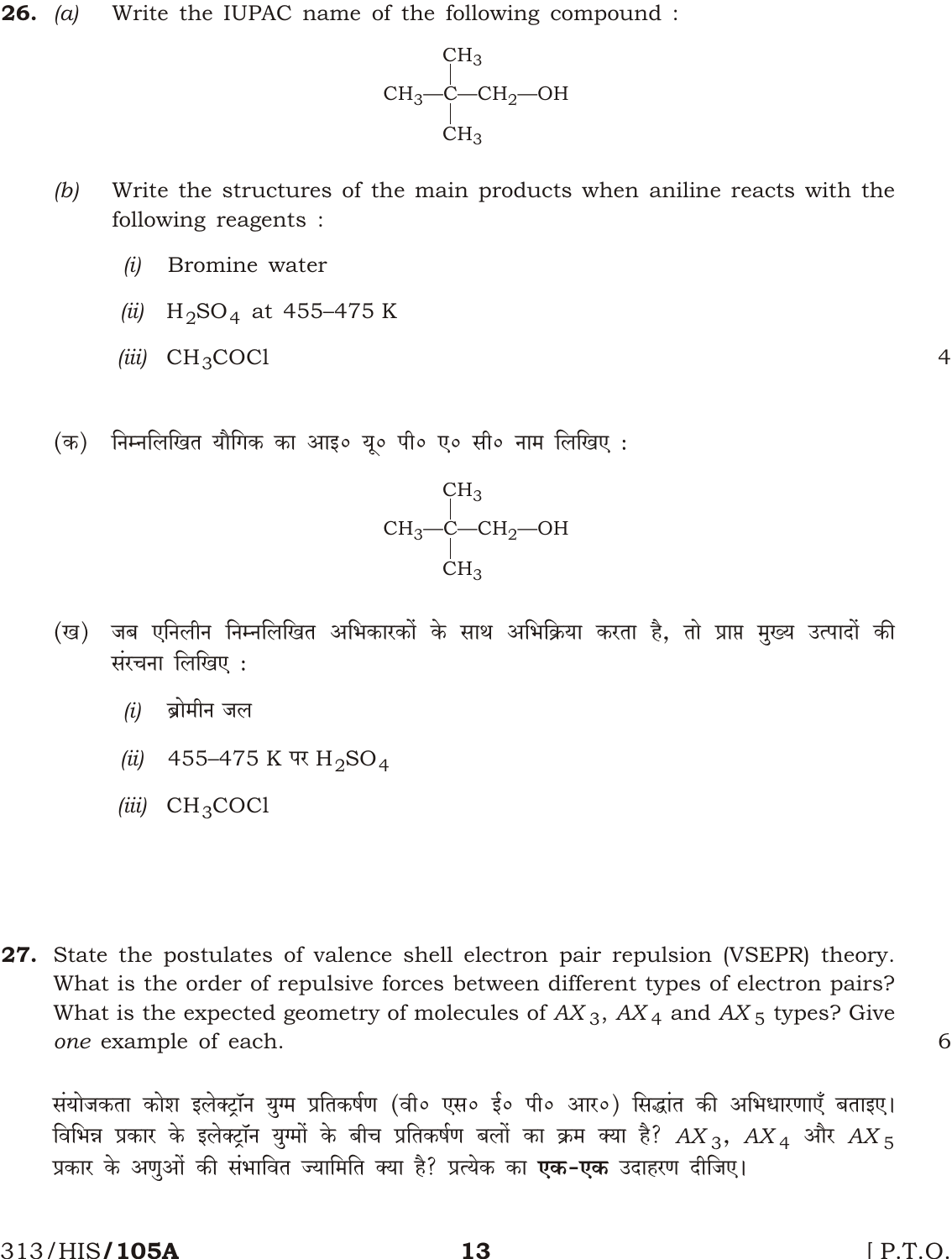- **28.** (a) What is Kohlrausch's law of independent migration of ions? Write its mathematical expression. What is the practical use of this law?
	- $(b)$ Write the Nernst equation and calculate the e.m.f. of the following cell at 298 K:

$$
Mg(s) \big| Mg^2 \quad (0 \; 1M) \big| Cu^2 \quad (0 \; 01M) \big| Cu(s)
$$

[Given :  $E_{cell}^{\circ}$  2.71 V]

How does  $E_{cell}$  vary with concentration of both  $Mg^2$  and  $Cu^2$  ions? 6

- (क) आयनों के स्वतंत्र अभिगमन का कोलराऊश नियम क्या है? इसका गणितीय व्यंजक लिखिए। इस नियम का प्रायोगिक अनुप्रयोग क्या है?
- (ख) नर्नुस्ट समीकरण लिखिए और 298 K पर निम्नलिखित सेल के लिए e.m.f. परिकलित कीजिए :  $Mg(s)$   $Mg^2$  (0 1*M*)  $|Cu^2$  (0 01*M*)  $|Cu(s)|$

| दिया है :  $E_{\hat{\pi}\hat{\sigma}}^{\circ}$  2.71 V]

 $\text{Mg}^2$  और  $\text{Cu}^2$  दोनों आयनों के सांद्रण के साथ  $E_{\text{tan}}$  कैसे बदलता है?

29. A blackish brown solid A when fused with sodium or potassium hydroxide in the presence of air, produces a dark green-coloured mass of compound B, which on electrolytic oxidation gives a dark purple-coloured compound C. Identify A, B and C. What happens when acidic solution of green-coloured compound  $B$  is allowed to stand for some time? Write the reactions involved.

एक काले भूरे रंग के ठोस A को जब सोडियम अथवा पोटैशियम हाइड्रॉक्साइड के साथ वायु की उपस्थिति में संगलित किया जाता है, तो एक गाढ़े हरे रंग का यौगिक  $B$  प्राप्त होता है, जिसके वैद्युत-अपघटनी ऑक्सीकरण से एक गाढ़े बैंगनी रंग का यौगिक C प्राप्त होता है। A, B और C की पहचान कीजिए। क्या होता है जब हरे रंग वाले यौगिक  $B$  का अम्लीय विलयन कुछ देर रखा जाता है? संबद्ध अभिक्रियाओं को लिखिए।

6